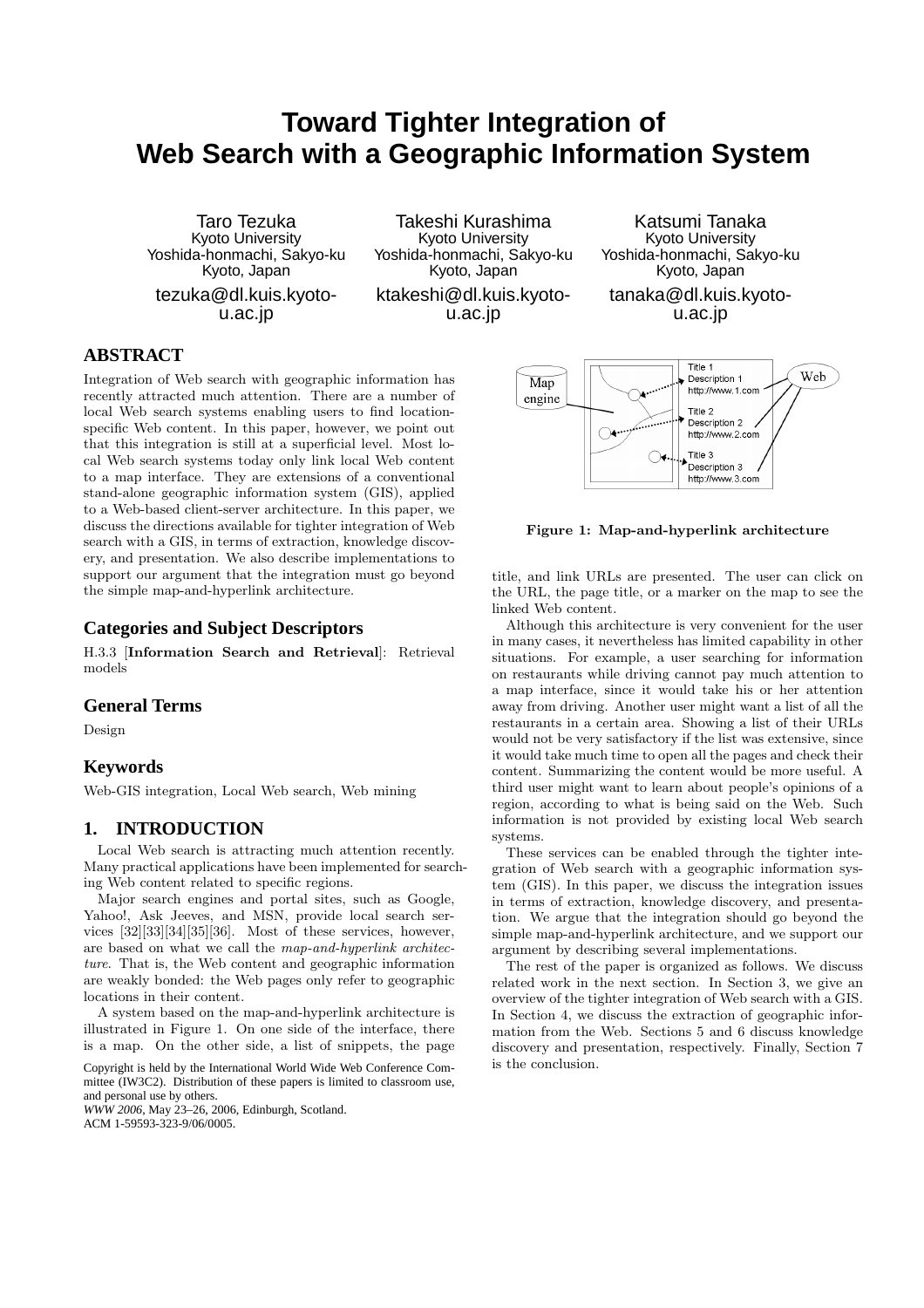# **2. RELATED WORK**

There are now a number of local Web search systems open to the public. Most of these are based on the map-andhyperlink architecture, including those developed both as research projects and as commercial applications.

A typical example is the system developed by McCurley [1]. The system maps Web pages to geographic locations according to IP addresses, physical addresses, telephone numbers, and other information. The spatial browser consists of a map interface and a regular Web browser. When the user clicks on a point on the map interface, a menu appears, showing the URLs of pages related to that location on the map.

Larson discussed geographic information retrieval on the Internet [2]. He described the concept of a *hypermap*, which is a map version of hyperlinks; the maps and geographic content are provided on the Web and linked to each other in a similar manner as with hyperlinks. Plewe also described various means of providing geographic information over the Internet. Most of these means involve map interfaces [3].

Many search engines and portal sites now provide local Web search services. Google, Yahoo!, Ask Jeeves, and MSN, to name a few, have their own local search systems. These services are also based on the map-and-hyperlink architecture.

Google's local search service, Google Local, shows search results on a map interface [32]. Its geographic database contains the locations of shops, hotels, restaurants, and so forth. Unlike Google's original Web search engine, Google Local is heavily dependent on databases provided by city information sites, such as CitySearch and WCities [41][42]. In other words, Google Local is more like a city guide system provided on the Web, rather than a system for geographic information retrieval from the Web. MSN City Guides and Ask Jeeves Local also use data from city guide sites [36][35].

Google Earth is another geographic information service on the Web provided by Google [33]. This system provides satelite images for a wide range of the Earth's surface. It is not linked to local Web content, other than those provided by Google Local.

Yahoo! Local Maps is a map-based local Web search system provided by the major portal site, Yahoo! [34]. It is also integrated with real-time data such as traffic information. AOL Local is a service provided by America Online. It is integrated with AOL's rich content, including local events and movie information [37].

In addition to these major Web search engines and portal sites, there are also sites that provide local content as their main feature. CitySearch, mentioned above, provides well-classified regional information, through much effort by its editors [41]. Its database includes information on restaurants, hotels, and various public facilities for a number of U. S. cities. Since it requires human editing, however, it does not contain much of the valuable local information available on the Web. Switchboard provides an Internet version of the yellow pages [38]. Since its search results are not linked to Web content, it only provides a limited amount of information, such as locations and phone numbers. ShopLocal enables users to search local shop information by specifying a city name [40]. MapQuest has its own map interface and provides categorized links to location-related Web sites [39].

There are also services that enable local search of weblog sites and articles. DC Metro Blogmap and nyc bloggers



**Figure 2: Directions for Web search and GIS integration**

provide services that link one's personal weblogs, or blogs, to metro maps for Washington, D.C. and New York City. With these services, a user can find bloggers located in specific areas in the city [44][45]. There are also services that map each blog entry to a geographic location. Uematsu et al. proposed *Ba-log*, in which users upload their blog entries by using a cellular phone equipped with a camera and a GPS extension [4]. WorldKit is a toolkit for creating mapbased applications on the Web, and it has also been applied to a blog mapping service [43]. These services require manual registration and do not support automatic extraction of information from blog entries.

# **3. TIGHTER INTEGRATION OF WEB SEARCH WITH A GIS**

The aim of this paper is to discuss directions for the deeper integration of Web search and a GIS. Various issues play important roles in improving the user's experience while obtaining geographic information on the Web. Figure 2 illustrates the issues involved in the integration of Web search with a GIS.

One direction of advancement is to increase the amount of data involved. Another is to increase the variety of devices used. Increasing the data quantity enables higher-resolution maps and enhances existing applications. Increasing the variety of devices enables Web search with GIS at any time, anywhere. On the other hand, tighter integration enables entirely new services and experiences for the user.

Various issues play a role in the integration process, but we have listed the four most significant ones below:

**1: Linking:** The simplest integration of Web search with a GIS is to link a Web page to a geographic point or region. Such integration is already implemented in many existing local Web search systems. The user can search Web content by specifying geographic location, and also find location referred by Web content.

**2: Extraction:** The extraction of relevant pieces of geographic information from a Web page increases user convenience by eliminating unrelated parts. It also enables further processing of the extracted data for various applications.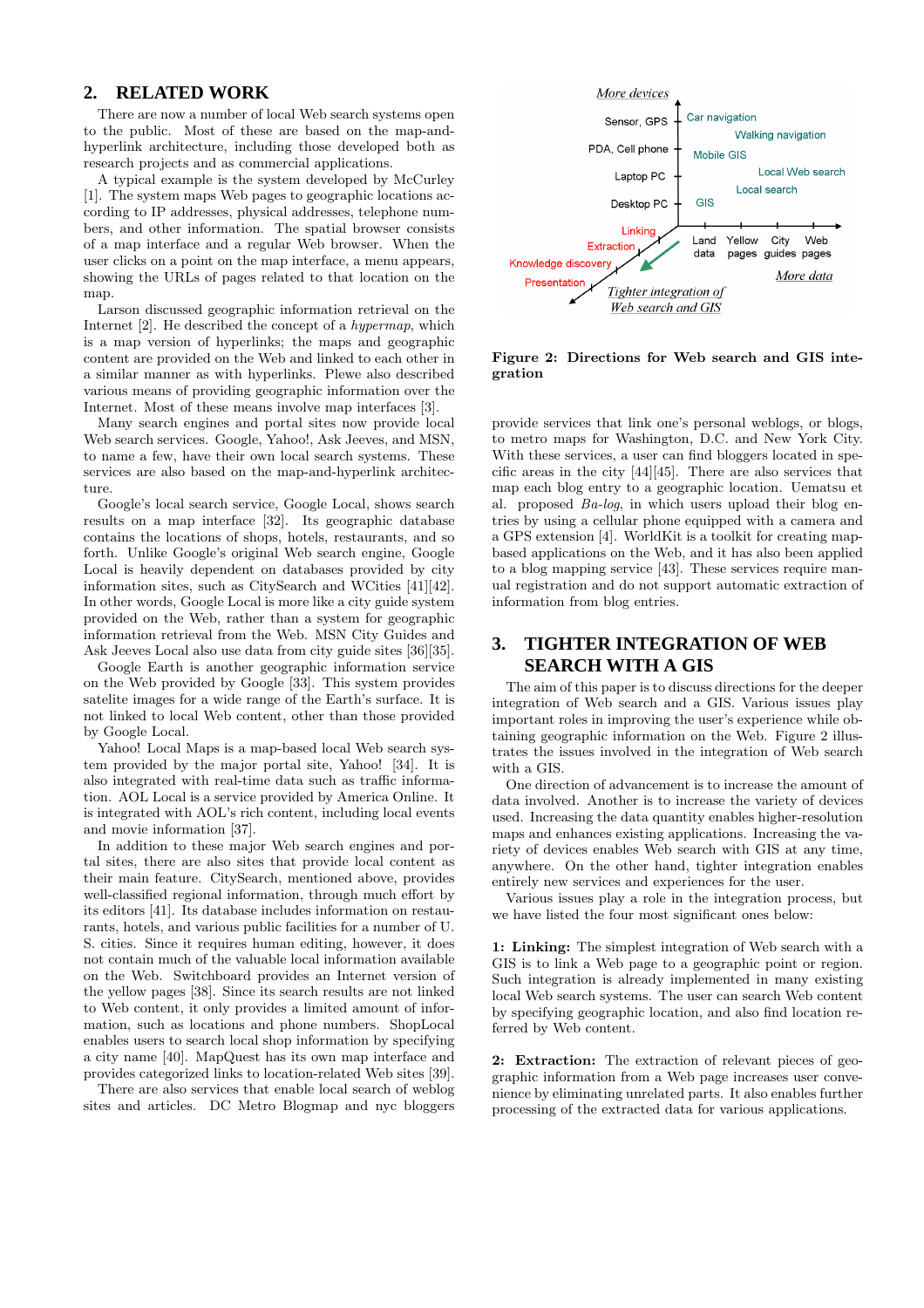**3: Knowledge discovery:** The knowledge discovery from Web and GIS is aggregation of extracted information into knowledge on geographic space. The aggregation creates knowledge that is not available in a conventional GIS.

**4: Presentation:** Presenting URLs and snippets along with a map interface is the most common presentation scheme in local Web search systems. However, more useful ways of presenting Web search results with geographic information can be investigated.

Since linking is already provided by many local Web search systems, we focus on the last three issues in this paper.

# **4. EXTRACTION**

The extraction of information from local Web search results is one of the most important issues in local Web search. At present, most local Web search systems retrieve Web pages as the search results. In many cases, however, only part of a retrieved page contains regional information. Extraction of that regional information would make the presentation to the user more efficient.

Extraction of parts of Web pages has been investigated by several groups. Sagara et al. built a system that extracts geographic terms from Web content, enabling geographic searching [5]. Woodruff and Plaunt developed the Georeferenced Information Processing SYstem (GIPSY), which parses Web documents and assigns coordinates to each page [6]. Yang and Claramunt mined user preferences regarding sightseeing spots for tourism applications [27].

Several methods can be used for extraction of geographic information:

• simple text matching;

 $\bullet$  natural language processing of text, such as morphological analysis and structural analysis;

› ontology-based extraction, such as using dictionary data.

We next describe an application that extracts snippets of local information from Web pages.

## **4.1 Blog Map of Experiences**

Information on what people experience at sightseeing spots is often unavailable from city guides. Such information should be of interest to tourists, however, because it would help them plan their trips. The Web is one of the best sources for gathering this type of information. We previously developed a system that extracts the region-specific experiences of people from weblogs.

The prevalence of blogs enables the accumulation of personal experiences specific to location and time. Such information has traditionally been unavailable, except indirectly through commercial city guides, local newspapers and periodicals. This kind of information is particularly valuable for potential tourists and marketing analysts interested in local trends. In addition, each blog entry has the time it was published as an attribute. This enables the extraction of the writer's experiences during a specific time period. When combined with the extraction of geographic keywords from blog entries, tourist experiences related to a specific place



**Figure 3: Blog Map of Experiences**

and time can be obtained. For example, in spring, many people visit various locations to enjoy flower blossoms. At famous sightseeing spots, a certain percentage of people enjoys local specialties. Such information is formalized as rules among place, time, action, and object. We implemented a system, the **Blog Map of Experiences**, which extracts these rules from blog entries and present them visually. The system's configuration is illustrated in Figure 3.

The aim of the Blog Map of Experiences is to present tourists' real-life experiences through a map interface, in an integrated manner. Compared to conventional local information search systems, the Blog Map of Experiences has two notable features. One is that the results are based on information provided directly from a large number of blog authors. The other is that both the type of experience and the time, in addition to the location, can be specified in a search query.

Since not all of the blog entries refer to users' experiences, we restrict the search to phrases that involve actions. The following subsection describes the extraction process in detail.

## **4.2 System Architecture**

The system first collects blog entries from blog search engines. The collected blogs are stored in a database. The system performs morphological analysis to each entry, in which sentences into words and their parts of speech are estimated.

Sentences containing these verbs indicating motion are eliminated, since their original sentences likely described motion toward a location, rather than actions at the location, which are what we want to extract and present to the users. As preprocessing for the association rule mining, which is done using the APRIORI algorithm [8], the time attributes of the entries were grouped by month, so that the resulting association rules would have higher support values.

Three types of rules can be extracted:

**Type 1:**  $\lceil \text{Time, Place} \rceil \Rightarrow \lceil \text{Action} \rceil$ **Type 2:** [ Time, Place, Action ] *⇒* [ Object ] **Type 3:**  $[Time, Place] \Rightarrow [Action, Object]$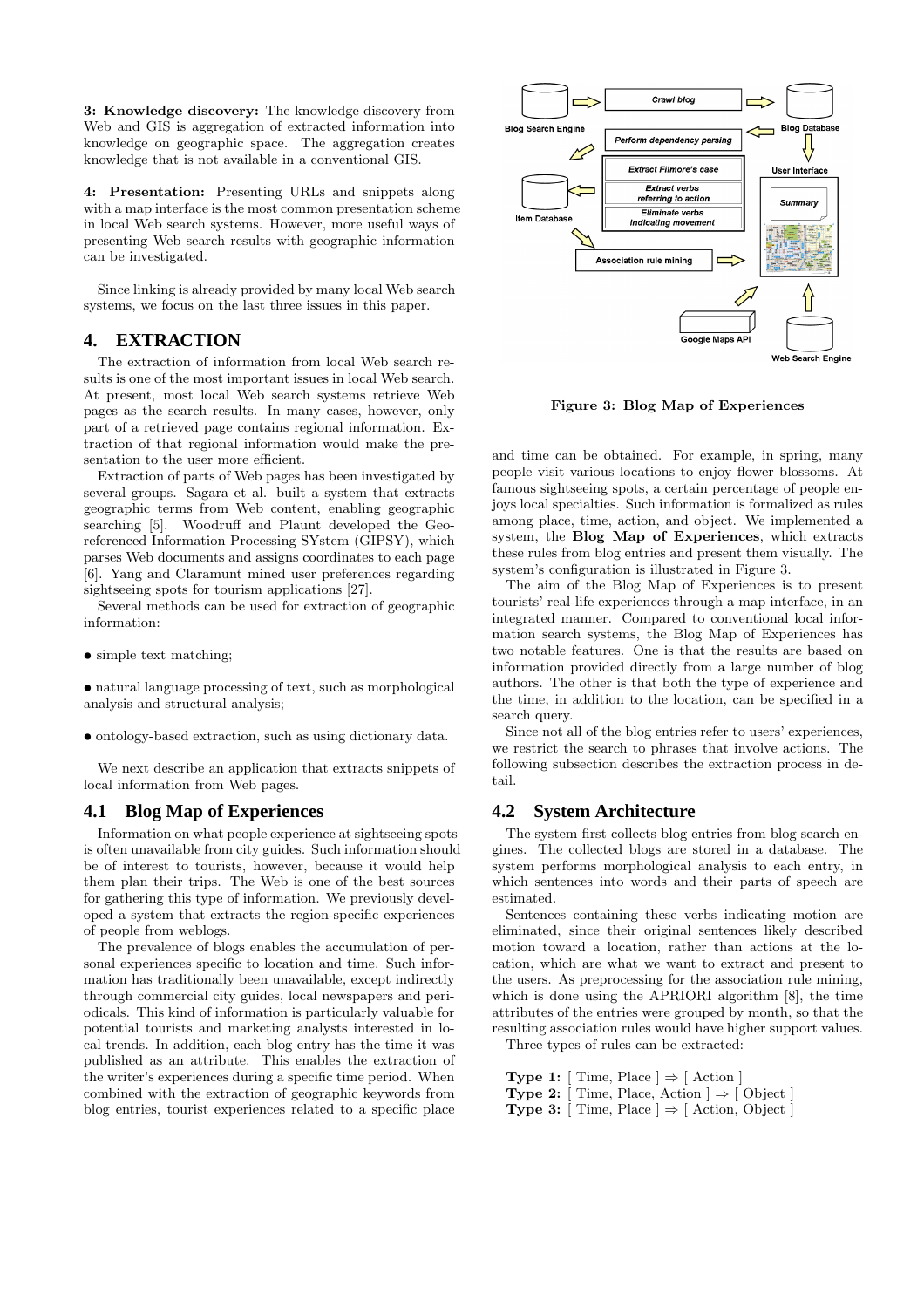Other rules, such as those between actions, were not used in this system, because they do not match our goal of extracting spatially and temporally specific experiences.

The results of a preliminary experiment showed that Type-3 rules contain too much noise and could not be used without further improving the refinement methods. The precisions of these rules were around 10%.

The extraction is performed in two steps. First, Type-1 rules are extracted, and a set of typical verbs for a given place name is obtained. Second, Type-2 rules are extracted for pairs consisting of the given place name and the extracted typical verbs.

The process is described by the following pseudocode:

#### **Code: Experience extraction**

Define a place name set  $P = p_1, ..., p_n$ . For  $i = 1$  to *n* do Obtain *m* association rules  $p_i \rightarrow v$ , in decreasing order of support. Obtain the set of verbs  $V_i = v_{i1}, ..., v_{im}$ For  $j = 1$  to m do Obtain *k* association rules  $p_i, v_{ii} \rightarrow n$ , in decreasing order of support. Store *k* rules. Done Done

After the extraction, we refine the results in two ways:

**Refinement 1:** Identify and extract sentences referring to actions.

**Refinement 2:** Eliminate sentences indicating movement from one place to another.

The former refinement is applied because sentences referring to the states of the objects are not needed. The latter refinement is applied because our goal is to extract experiences at certain places, not in between.

The results are then stored in a rule database and presented to the user in various formats.

Figure 4 shows an example user interface for the Blog Map of Experiences system.

# **4.3 Evaluation**

We evaluated our system on real data. First, we manually listed 20 popular sightseeing spots in Japan and collected 500 blog entries for each. In collecting blog entries, we used "goo blog" and "livedoor blog" [46][47], which are typical blog hosting services in Japan. The place names used in search queries are taken from digitized residential maps provided by Zenrin Co., Ltd. [48].

For morphological analysis, we used Chasen morphological analyzer [50]. We obtained a collection of verbs referring to actions from the lexical database of the Japanese Vocabulary System [51] and categorized the verbs into a tree structure, with verbs referring to actions grouped into one top-level category. We then manually selected verbs that indicate movement. For example, verbs such as "go," "come," and their synonyms are in the list.

The Type-1 rules were extracted, and the top *j* rules were



**Figure 4: User interface for the Blog Map of Experiences system**

obtained in decreasing order of *support* value. Next, the Type-2 rules were extracted for each of the verbs that were the *consequents* of the Type-1 rules, and the top ten nouns that were the *consequents* of the Type-2 rules were obtained. We calculated the average precision of the extracted pairs of verbs and nouns, i.e., the association rules. As shown in Table 1, the combination of Refinements 1 and 2 improved the precision of the rule set.

| Top | Size | Unrefined | Refined by 1 | Refined by $1+2$ |
|-----|------|-----------|--------------|------------------|
| υ   | 30   | 0.007     | 0.083        | ${0.216}$        |
| ð   | 50   | 0.058     | 0.111        | 0.221            |
| 10  | 100  | 0.087     | 0.131        | $\rm 0.182$      |

#### **Table 1: Average precision of the extracted association rules**

The extracted rules can be used to recommend visitors popular activities at sightseeing spots, and also to provide analysts with means to observe local trends.

#### **5. KNOWLEDGE DISCOVERY**

Knowledge discovery is another significant topic in integrating Web search with a GIS. Aggregating extracted information into knowledge helps users learn the characteristics of a region more efficiently.

Although knowledge discovery has been widely studied in the database field, applications specific to the Web and to geographic information are limited [9]. Koperski described a method for knowledge mining in the geographic domain, yet Web content was not involved [12]. Buyukkokten et al. observed a bias in the locations of sites linked to various newspaper sites [11]. They compared the IP addresses of sites linked to the *New York Times* and the *San Francisco Chronicle* and found that the sites were more widely distributed for the *New York Times*. This is an example of regional knowledge obtained through Web mining.

There are different ways to obtain valuable geographic knowledge from the Web, as indicated below:

 $\bullet$  by summarizing the content into an overview;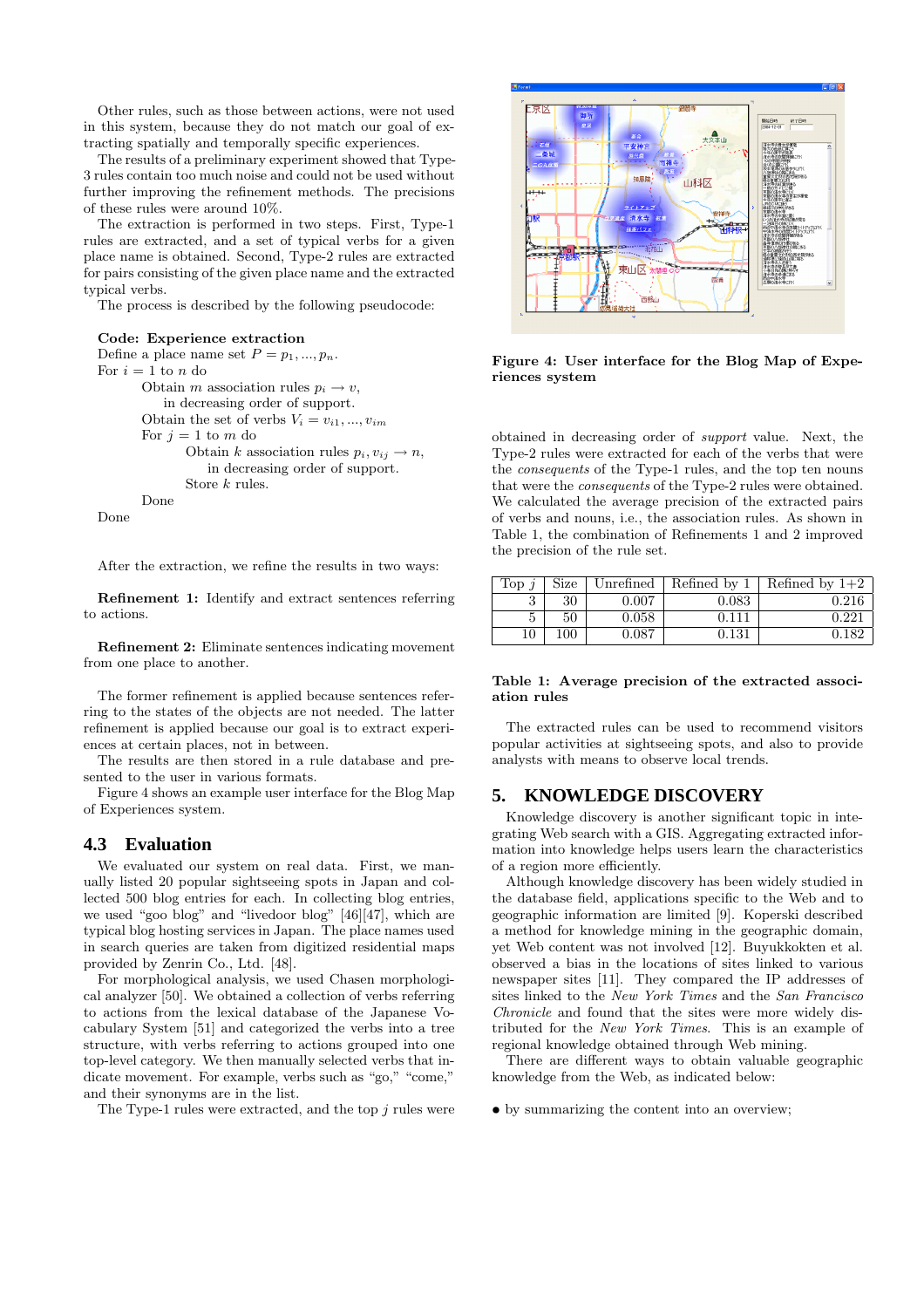$\bullet$  by removing the overlaps among content;

› by identifying rules or patterns (i.e., association rules) in the content;

› by identifying the statistical tendencies in the content data.

We next describe a system that creates one of the simplest kinds of geographic knowledge, the cognitive significance of a place name. Focusing on a simple type of knowledge enables the system to obtain knowledge with a relatively small amount of data.

#### **5.1 Place Name Ranker**

In general, maps present place names that are significant within its region. Significance of a place name is cognitive information, rather than physical information. Usually, mapmakers select place names for a map manually. This is a labor intensive task, especially for a city map, where frequent updating is necessary. A selection is based on a subjective judgment, and may not match intuitions of many users. In addition, the result of a selection is qualitative, dividing place names into significant ones and non-significant ones. If the cognitive significance of place names were measured quantitatively, place names presented on a map can dynamically be selected as a map zooms.

The term *landmark* is often used to indicate a cognitively significant geographic object [20][21]. Landmarks have been studied as a part of a cognitive map, which is a mental model of geographic space that a person has in mind [17][18][19]. Such cognitive information is important in applications that involves human behavior on a geographic scale. This is indicated in that maps without names of significant geographic objects are often inconvenient for daily use.

Since the value of cognitive significance for a place name is a type of information that is not present in an ordinary GIS, we considered it an appropriate target for knowledge discovery from the Web.

We implemented a system, **Place Name Ranker**, which ranks place names by their significance based on the way they appear on Web content. The method applies conventional text mining techniques to Web pages collected by a Web crawler. Although the cognitive significance of a geographic object is a subjective measure differing from person to person, we assumed that the average figure is still useful for many applications. The following subsections define measures which are expected to represent the cognitive significance of geographic objects.

# *5.1.1 Document Frequency*

The document frequency (DF) of a term is defined as the number of documents (Web pages) that contain the term. This measure is commonly used in text mining [14]. It is calculated as follows:

$$
d(p_i) = |\{d \in D | p_i \in s \land s \in d\}|,\tag{1}
$$

where  $p_i$  indicates the target place name (for which the DF is calculated), *D* is the document set, and *s* is a sentence. This is one of the simplest measures of word frequency in a set of documents.

#### *5.1.2 Regional Co-occurrence Summation*

A shortcoming of the DF is that it does not examine whether a place name is used in a spatial context or not. Therefore, branches of enterprises, universities, or chain stores are often highly ranked in terms of DF. To avoid this, we need to measure the frequency with which a place name is actually used in a spatial context. We do this by calculating the regional co-occurrence summation (RS). We assume that when two neighboring place names appear in the same document, they likely are both used in a spatial context. In terms of text mining, we consider the *co-occurrence* of two neighboring place names to be an indicator of spatial context. Co-occurrence is a commonly used measure for term relationships in text mining [14, 16].

The RS is defined as the total number of co-occurrences that the target place name has with the surrounding place names. Before calculating it, we must first define the *surrounding place names*. We call this set the **physical proximity** of the target place name. One way to define this is to use a threshold distance:

$$
P'(p) = \{p_i | p_i \in P_{all} \land \delta(p, p_i) \le R \land p_i \ne p\},\qquad(2)
$$

where  $p$  is the target place name,  $P'$  is the threshold-based physical proximity, *Pall* is the original set of place names, the function  $\delta$  gives the distance between place names, and *R* indicates the threshold distance.

This simple model, however, is inappropriate if the target area contains both dense and sparse distributions of place names, because some place names will have a large number of neighboring place names and others will have only a few. As a result, this measure will have low reliability.

We thus define the physical proximity instead as *the set of n-closest place names from the target place name*. Such a set can be obtained by sorting the place names according to their distances from the target place name:

$$
P(p) = \{p_i | p_j \in P_{all} \land \delta(p, p_j) \le \delta(p, p_{j+1}) \land 1 \le i \le n \land p_i \ne p\}.
$$
\n
$$
(3)
$$

Next, the formula for the RS is

$$
r(p_i) = \sum_{p_j \in P(p_i)} \kappa(p_i, p_j), \qquad (4)
$$

where  $\kappa(p_i, p_j)$  is the number of documents (Web pages) containing both  $p_i$  and  $p_j$ . In other words,  $\kappa(p_i, p_j)$  is the number of co-occurrences between  $p_i$  and  $p_j$ , in terms of documents.

The use of the RS reduces the effect of ambiguity in place names. Suppose that place name *a* indicates two different coordinates,  $x_a$  and  $x_{a'}$ , while place name *b* indicates coordinate  $x_b$ . Suppose also that the distances between the three coordinates follow the order  $|x_a - x_b| < |x_{a'} - x_b|$ . If *a* and *b* co-occur in document *A*, *a* in document *A* likely refers to coordinate  $x_a$ , rather than to  $x_{a'}$ . Because the DF does not account for such ambiguity, we expect the RS to perform better than the DF in extracting significance in a spatially restricted sense.

Although various distances can be defined (i.e., the network metric distance and the time distance), we use the Euclidean distance between coordinates, since the data nec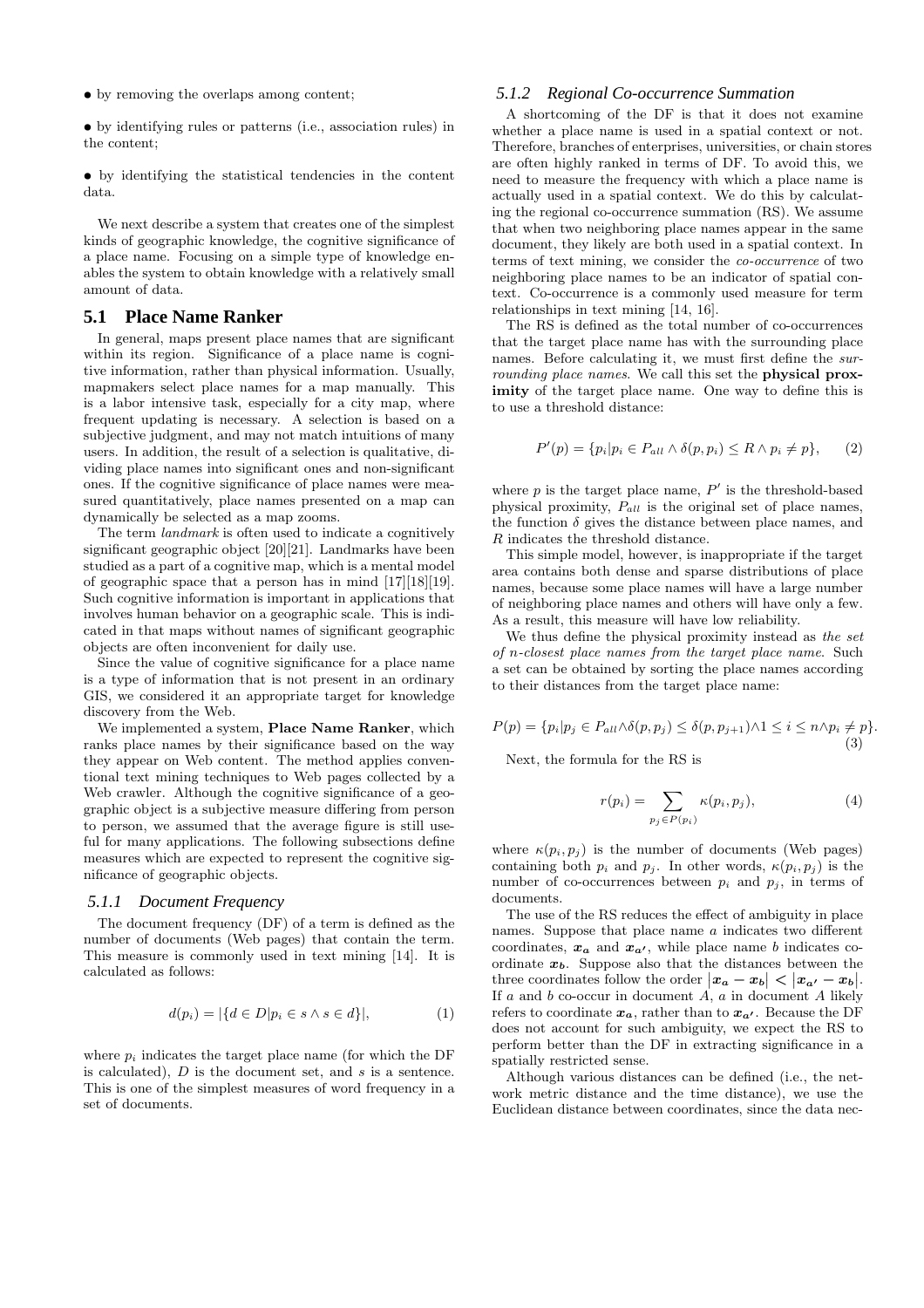essary for calculating the other distances are not as easily obtained for many regions.

#### **5.2 System Architecture**

Based on these two measures, we implemented our Place Name Ranker system. The main components are shown in Figure 5. The basic data used by the system are (1) place names and their coordinates from a GIS and (2) text content from the Web.



**Figure 5: Architecture of Place Name Ranker**

A focused crawler is a special type of Web crawler that collects pages that only fulfill certain conditions. In other words, links are traced only when a page satisfies these conditions. The conditions can include the existence of certain keywords or high similarity to given example pages. Focused crawlers have been reported to have higher efficiency in retrieving Web pages for certain topics [13]. The underlying assumption is that pages concerning certain topics are more likely to be linked to pages discussing the same topic.

Because our objective is to extract significant place names for a certain target region, we use a focused crawler for efficient retrieval, and we set one condition-the page must contain at least one place name from within the region of interest. Due to the ambiguity of place names, not all of the retrieved pages will discuss the target region. Nevertheless, the ratio of related pages is higher than with a conventional crawler.

After measuring the values for cognitive significance, the map interface presents the place names with the top *k* measured values.

# **5.3 Evaluation**

We tested this system by determining how well it could assign values to place names. To evaluate the appropriateness of the proposed measures, DF and RS, we performed an experiment using the data indicated below.

**Participants:** 36 residents of the target region, plus 14 people from outside the region.

**Responses:** Each participant was asked to select the 20 most significant place names in the target region. The result contained 275 distinct place names.

**GIS data:** The place name data were taken from a regu-

lar GIS, a digitized residential map for Kyoto, Japan, provided by Zenrin Co., Ltd. [48]. The map data were divided into layers, including a "significant objects" layer containing 7109 place names. Although we could assume objects in this layer to be significant, their levels of significance varied. Famous temples and ordinary elementary schools were all included in the same layer, and no quantitative value of significance was assigned to the objects. Our goal in this experiment was to see if the system could assign a significance value to each of these names.

**Web documents:** As a document set, we used 157,297 Web pages collected by the focused crawler. Only the text parts were used in the information extraction. The total data size was 2.45 GB. To calculate the DF, we used the Namazu fulltext search engine [49]. Prior to the search, we added place names taken from the GIS to the Namazu indexed word list. The RS was calculated in the same manner.

We used precision and recall to evaluate the two proposed measures. The definitions for the precision and recall are as follows:

$$
Precision = \frac{No. of Retrieved Correct Objects}{No. of Retrieved Objects}, \quad (5)
$$

Recall = 
$$
\frac{\text{No. of Retrieved Correct Objects}}{\text{No. of Correct Objects in Population}}
$$
. (6)

We sorted the place names taken from the GIS in decreasing order of the two measures. Rank position *k* indicates that the precision and recall were calculated for the top *k* entries in the ranking. If *k* was small, the set was likely to have high precision and low recall, while if  $k$  was large, the opposite situation was likely. The precision and recall are functions of *k*. A precision-recall curve (P-R curve) is commonly used to visualize a series of precision and recall pairs obtained by varying *k* [16].

We then sorted the place names from the GIS in decreasing order of the calculated DF and RS values. The top *k* place names were selected, and their precision and recall values were calculated with respect to a set of significant place names judged manually.

We graphed the points where the recall increased in order to make the P-R curve smooth. By renumbering the extracted pairs, we obtained a series of P-R pairs as a function of a new parameter, *j*. We then averaged the P-R pairs collected from different participants for each *j* and obtained an averaged P-R curve. This curve was a function of *j*. This method is called *averaging by micro-evaluation* [16]. The value of  $k$  ranged from 1 to 7109 ( $=$  the number of significant place names in the GIS),  $j$  ranged from 1 to 20 (= the number of "correct answers" given by each participant), and the number of P-R pairs (to be averaged) was  $50 (=$  the number of participants).

The averaged P-R curves for the DF and the RS are shown in Figure 6, and the precisions at different rank positions are listed in Table 2. These results indicate that that RS performed relatively well as a measure for evaluating the cognitive significance of place names, especially when compared to the DF. A more detailed discussion is given elsewhere [31].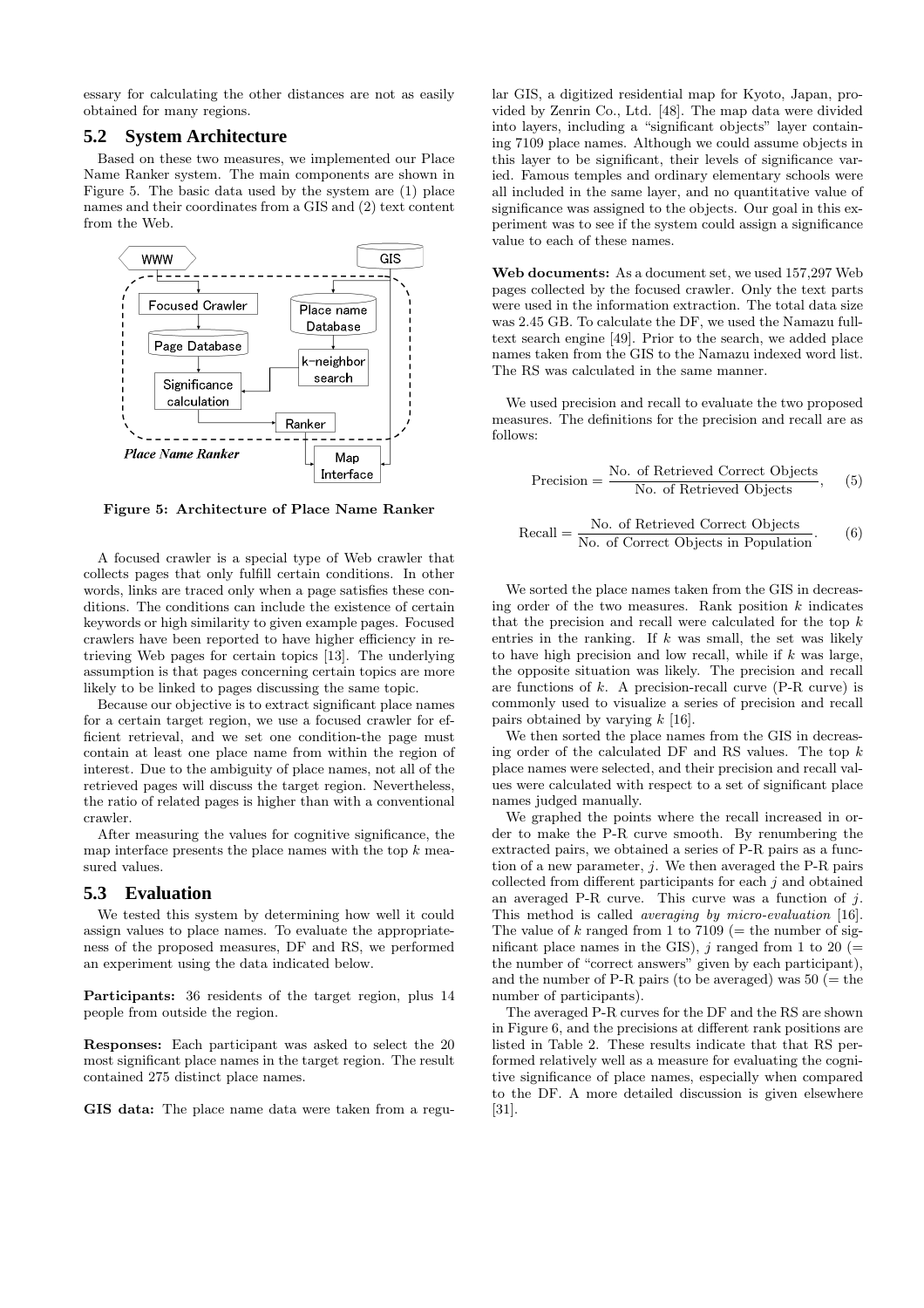

**Figure 6: P-R curves for the DF and the RS**

| Rank pos. | DF    | <b>RS</b> |
|-----------|-------|-----------|
| 5         | 0.016 | 0.368     |
| 10        | 0.140 | 0.212     |
| 15        | 0.096 | 0.259     |
| 20        | 0.106 | 0.239     |

**Table 2: Precisions at different rank positions**

The results show that by selecting an appropriate measure, geographic knowledge can be effectively extracted from the Web.

#### **6. PRESENTATION**

A map interface is not the only way to present the result of local Web search. There are various other means of presentation, in different styles and media.

A number of methods have been proposed as new presentation schemes for geographic information, especially for presentation on mobile devices Since mobile devices have limited display capacity, the presentation method is of great importance. Kim et al. implemented a mobile tour-guide system that automatically finds Web services and presents the integrated results on a map interface [23]. Gardiner and Carswell developed a system that processes directional queries with respect to the user's view [24]. Their Cultural Heritage Interface enables the user to obtain information about locations by specifying directions with respect to himself or herself. Huang et al. implemented a system that integrates a GIS, virtual reality (VR), and the Internet through the Virtual Reality Modeling Language (VRML) [25]. The integration discussed in their paper covers only VRML data and does not involve other types of media on the Web, such as text.

The presentation schemes for the Web with GIS, however, can proceed in several different directions:

**1.** unrestricted by maps (the map interface is not the only way to present geographic content);

**2.** unrestricted by (conventional) Web browsers (the Web browser is not the only way to present local Web search results);

**3.** unrestricted by explicitly specifying queries (proactive presentation).

The last item indicates that most of the conventional digitized map applications are built on the query-and-response model. The map interface waits for a user query and presents the result in response. That is, these are query-driven systems.

In the following subsections, we describe an example of a new mode of presentation for the Web search integrated with a GIS. This system uses neither a map nor a Web browser, and it is also proactive presentation.

# **6.1 Web Car Radio**

The **Web Car Radio** enables users to listen to Web content as they drive a vehicle. The location of the vehicle is constantly tracked using GPS. As with listening to a car radio, a user can select various channels, each focusing on various topics of interest, such as restaurants, events, and sightseeing spots. The concept of this system is illustrated in Figure 7.



**Figure 7: Web Car Radio**

The Web Car Radio has a user interface that uses a vehicle's motion as input. The user obtains Web content without explicitly specifying queries. In return, the system presents Web content through sound by using speech synthesis. The system is thus based on the concept of proactive or queryfree browsing [26].

#### **6.2 System Architecture**

Web Car Radio extracts regional information from the Web and presents it to the driver and his fellow passengers by speech synthesis.

The primary source of information used is personal diary sites on the Web. Since diaries are generally expressed in a conversational style, we considered them appropriate for presentation as radio programs. Many of Web diary sites today are provided as Weblogs (blogs), and data are available in the RSS style. Now that there are many non-commercial RSS search engines, the content for Web Car Radio can easily be collected [46][47].

In the process, the system first map blog entries to geographic locations. By using various location identification techniques, the sytem maps the addresses and place names contained in a blog entry[1][7]. Some blog entries now have spatial tags as well, making them easier to use, although the tags may not contain all of the locations to which a blog entry refers.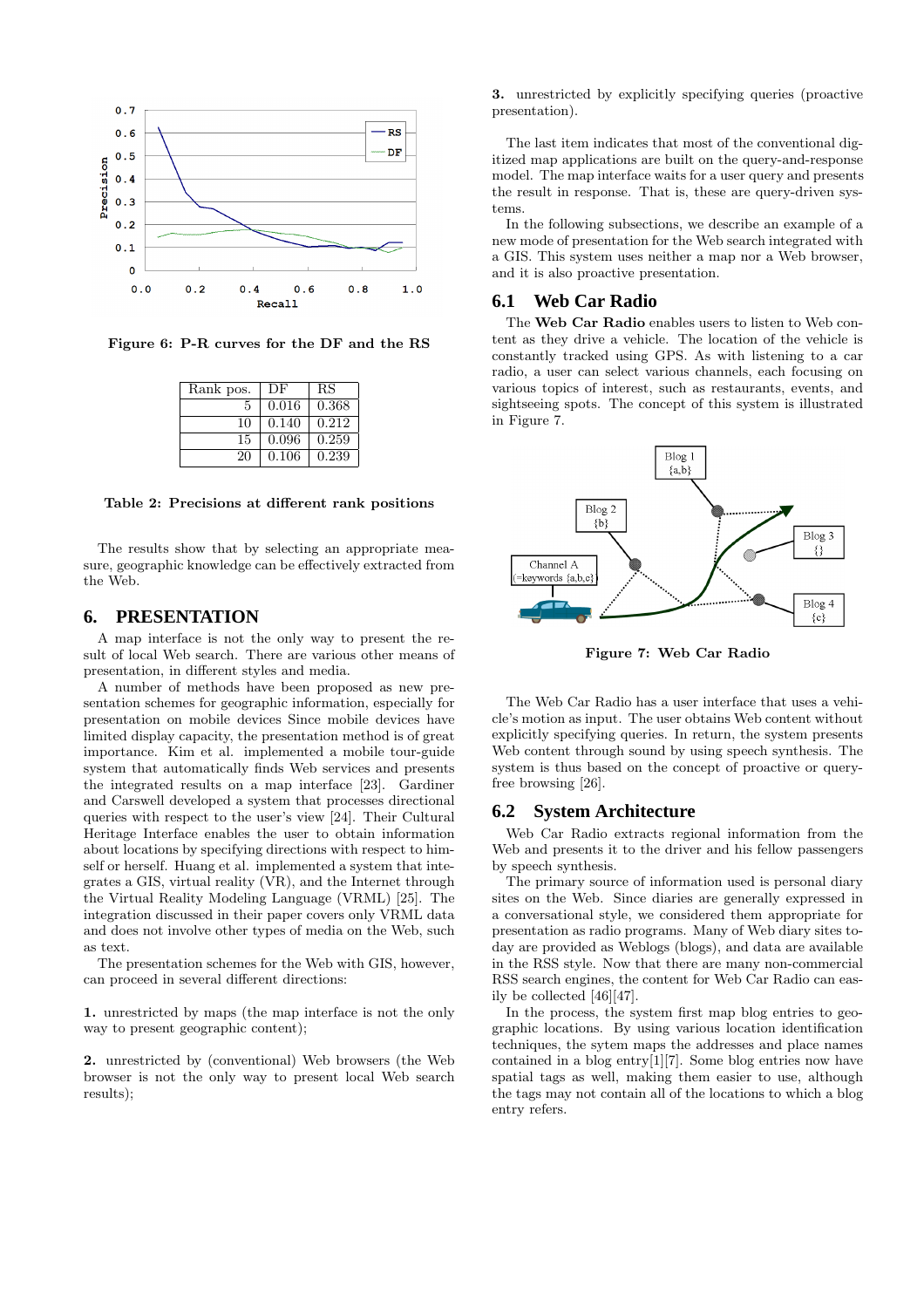The location of the vehicle is obtained by GPS. Geographic data in the GIS provide the set of addresses and well-known place names located close to the vehicle's location. Next, the system performs a Web search and obtain Web pages. It extracts phrases that contain addresses or place names, as well as their surrounding phrases. The extracted phrases are then provided through audio by speech synthesis. The audio output is suitable for the driver, since he or she is unable to watch a screen.

Selecting a channel on Web Car Radio corresponds to selecting keywords for a Web search. Each channel has a set of keywords representing certain topics. The system uses these keywords to filter the retrieved search results. The relevance between the document and the selected channel is calculated by the cosine measure [15]. The system also selects Web content that contains place names, and rank them in the order of proximity to the vehicle's present location. For example, if the user sets "restaurants" as the topic, the Web content concerning local restaurants is searched and presented by speech synthesis.

Entries are ordered by the measure  $m(x_c, p, D, \mathbf{v}_k)$ , which is calculated as:

$$
m(x_c, p, D, \mathbf{v}_k) = -k_a d(x_c, x(p)) + k_b S^{(C)}(\mathbf{v}_k, \mathbf{v}_D), \quad (7)
$$

where *d* is the distance function,  $x_c$  is the current vehicle location,  $x(p)$  is the location of the place name  $p$  contained in the document  $D$ ,  $\mathbf{v}_k$  is the selected channel's keyword vector,  $\mathbf{v}_D$  is the document vector for document *D*,  $S^{(C)}$  is the cosine similarity measure, and  $k_a$  and  $k_b$  are arbitrary positive coefficients, optimized through learning.

Once an entry is selected, it is presented to its end, since the discontinuity in speech would confuse the user. While the vehicle is moving, the measurement is repeatedly calculated after a set time interval *t* passes.

Figure 8 illustrates the architecture for the Web Car Radio system. The input comes from the GPS and the channel selector. The output is synthesized speech from the vehicle's audio devices. Topic ontology database is used to construct the set of keywords for each channel.



**Figure 8: Architecture of Web Car Radio**

There has been much research on retrieving neighboring

objects for a vehicle [28][29][30]. Our system, however, has the characteristics that the search domain is the Web and the content is presented by audio, requiring much less effort from the user.

# **7. CONCLUSION**

We have discussed the issues involved in integrating Web search with a geographic information system (GIS). Specifically, the issues of extraction, knowledge discovery, and presentation were covered.

We have implemented a system that obtains characteristic experiences from weblog entries. We showed that characteristic experiences can be extracted for different locations. For knowledge discovery, we measure the cognitive significance of geographic objects according to content gathered from the Web. We also discussed possible presentation methods, including an application example that is not restricted by the limitations of a map interface or Web browser.

The future directions presented here are neither exhaustive nor conclusive. Tighter integration will lead to various applications that are not possible in either conventional Web search or in a GIS. The integration of Web search with a GIS is thus very promising.

# **8. ACKNOWLEDGMENTS**

This work was supported in part by the Japanese Ministry of Education, Culture, Sports, Science and Technology under a Grant-in-Aid for Software Technologies for Search and Integration across Heterogeneous-Media Archives, and under a Special Research Area Grant-In-Aid For Scientific Research (2) for the year 2005, as part of a project titled Research for New Search Service Methods Based on the Web's Semantic Structure (Project No. 16016247; Representative, Katsumi Tanaka); and by the Informatics Research Center for Development of Knowledge Society Infrastructure (COE Program of the Japanese Ministry of Education, Culture, Sports, Science and Technology).

## **9. REFERENCES**

- [1] McCurley, K. S. Geospatial mapping and navigation of the Web, in Proceedings of the 10th International World Wide Web Conference (WWW10), 221-229, Hong Kong, China, 2001.
- [2] Larson, R. R. Geographic information retrieval and spatial browsing, Smith, L. and Gluck, M. (eds.), GIS and Libraries: Patrons, Maps and Spatial Information, 81-124, University of Illinois, 1996.
- [3] Plewe, B. GIS-Online: Information Retrieval, Mapping, and the Internet, OnWord Press, 1997.
- [4] Uematsu, D., Numa, K., Tokunaga, T., Ohmukai, I. and Takeda, H. Ba-log: a proposal for the use of locational information in blog environment, in Proceedings of the 6th Web and Ontology Workshop, Japanese Society for Artificial Intelligence, 2004.
- [5] Sagara, T., Arikawa, M. and Sakauchi, M. Spatial information extraction system using geo-reference information. Information Processing Society of Japan Journal: Database, Vol. 41, No.SIG6(TOD7), 69-80, 2000.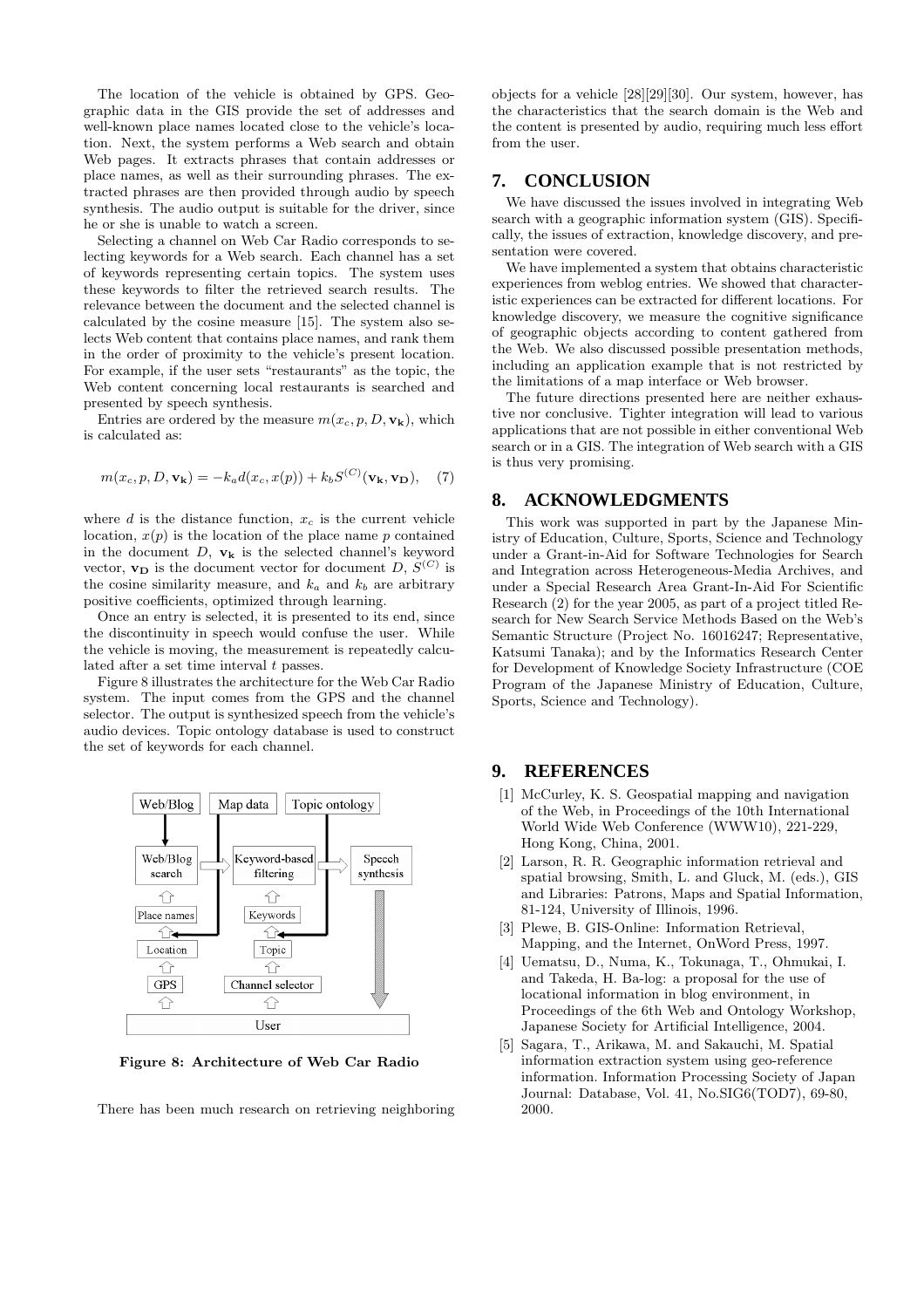- [6] Woodruff, A. G. and Plaunt, C. GIPSY: Automated geographic indexing of text documents. Journal of the American Society for Information Science, 45, 9, 645-655, 1994.
- [7] Kanada, Y. A method of geographical name extraction from Japanese text for thematic geographical search, in Proceedings of the 8th International Conference on Information and Knowledge Management, 46-54, Kansas City, Missouri, 1999.
- [8] Agrawal, R. and Srikant, R. Fast algorithms for mining association rules in large databases, in Proceedings of the 20th International Conference on Very Large Data Bases (VLDB'94), 487-499, 1994.
- [9] Piatestsky-Shapiro, G. and Frawley, W. J. (eds.). Knowledge Discovery in Databases, MIT Press, Boston, Massachusetts, 1991.
- [10] Lim, E. P., Goh, D., Liu, Z., Ng, W. K., Khoo C. and Higgins, S. E. G-Portal: A map-based digital library for distributed geospatial and georeferenced resources, in Proceedings of the 2nd ACM+IEEE Joint Conference on Digital Libraries (JCDL 2002), 351-358, Portland, Oregon, 2002.
- [11] Buyukkokten, O., Cho, J., Garcia-Molina, H., Gravano, L. and Shivakumar, N., Exploiting geographical location information of Web pages, in Proceedings of the ACM SIGMOD Workshop on the Web and Databases (WebDB'99), Philadelphia, Pennsylvania, 1999.
- [12] Koperski, K., Han, J. and Adhikary, J. Mining knowledge in geographical data. Communications of the ACM, 26, 1, 65-74, 1998.
- [13] Chakrabarti, S., van den Berg, M. and Dom, B. Focused crawling: a new approach to topic-specific Web resource discovery, in Proceedings of the 8th International World Wide Web Conference (WWW8), Toronto, Canada, 1999.
- [14] Salton, G. Automatic Information Organization and Retrieval, McGraw-Hill Inc., 1968.
- [15] Salton G. and Buckley, C. Term-weighting approaches in automatic text retrieval. Information Processing and Management, 24, 5, 513-523, 1988.
- [16] van Rijsbergen, C. J. Information Retrieval Second Edition, Butterworth & Co Publishers Ltd, 1979.
- [17] Lynch, K. The Image of the City, MIT Press, 1960.
- [18] Neisser, U. Cognition and Reality: Principles and Implications of Cognitive Psychology, W. H. Freeman and Company, 1976.
- [19] Couclelis, H., Golledge, R., Gale, N. and Tobler, W. Exploring the anchor-point hypothesis of spatial cognition. Journal of Environmental Psychology, 7, 2, 99-122, 1987.
- [20] Raubal, M. and Winter, S. Enriching wayfinding instructions with local landmarks. Geographic Information Science, Lecture Notes in Computer Science 2478, 243-259, Springer-Verlag, 2003.
- [21] Elias, B. Extracting landmarks with data mining methods. Spatial Information Theory: Foundations of Geographic Information Science, Lecture Notes in Computer Science 2825, 375-389, Springer-Verlag, 2003.
- [22] Avesani, P., Cova, M., Hayes, C. and Massa, P. (eds.).

Proceedings of the WWW2005 2nd Annual Workshop on the Weblogging Ecosystem: Aggregation, Analysis and Dynamics, Chiba, Japan, 2005 (entire issue).

- [23] Kim, J. W., Kim, C. S., Gautam, A. and Lee, Y. Location-based tour guide system using mobile GIS and Web crawling. Web and Wireless Geographical Information Systems, Lecture Notes in Computer Science 3428, 51-63, Springer-Verlag, 2005.
- [24] Gardiner, K. and Carswell, J. D. Viewer-based directional querying for mobile applications, in Proceedings of the 3rd International Workshop on Web and Wireless Geographical Information Systems (W2GIS 2003), 73-83, Rome, Italy, 2003.
- [25] Huang, B., Jiang, B. and Lin, H. An integration of GIS, virtual reality and the Internet for spatial data exploration. International Journal of Geographical Information Science, 15, 5, 439-456, 2001.
- [26] Nadamoto, A., Kondo, H. and Tanaka, K. WebCarousel: Restructuring Web search results for passive viewing in mobile environments, in Proceedings of the 7th International Conference on Database Systems for Advanced Applications (DASFAA 2001), Hong Kong, China, 2001.
- [27] Yang, Y. and Claramunt, C. A Hybrid Approach for Spatial Web Personalization. Web and Wireless Geographical Information Systems, Lecture Notes in Computer Science 3428, 206-221, Springer-Verlag, 2005.
- [28] Zhang, J., Zhu, M., Papadias, D., Tao, Y. and Lee, D. L. Location-based spatial queries, in Proceedings of the 2003 ACM SIGMOD International Conference on Management of Data, 443-454, San Diego, California, 2003.
- [29] Mokbel, M. F., Xiong, X. and Aref, W. G. SINA: Scalable incremental processing of continuous queries in spatio-temporal databases, in Proceedings of the 2004 ACM SIGMOD International Conference on Management of Data, 623-634, Paris, France, 2004.
- [30] Ishikawa Y., Tsukamoto, Y. and Kitagawa, H. Implementation and evaluation of an adaptive neighborhood information retrieval system for mobile users, in Proceedings of the 3rd International Workshop on Web and Wireless Geographical Information Systems (W2GIS 2003), 17-26, Rome, Italy, 2003.
- [31] Tezuka, T. and Tanaka, K. Landmark extraction: a Web mining approach. Spatial Information Theory, Lecture Notes in Computer Science 3693, 379-396, Springer-Verlag, 2005.
- [32] Google Local, http://local.google.com/
- [33] Google Earth, http://earth.google.com/
- [34] Yahoo! Local Maps, http://maps.yahoo.com/
- [35] Ask Jeeves Local, http://local.ask.com/
- [36] MSN City Guides, http://local.msn.com/
- [37] AOL Local Search, http://localsearch.aol.com/
- [38] Switchboard, http://www.switchboard.com/
- [39] MapQuest, http://www.mapquest.com/
- [40] ShopLocal, http://www.shoplocal.com/
- [41] CitySearch, http://www.citysearch.com/
- [42] WCities, http://www.wcities.com